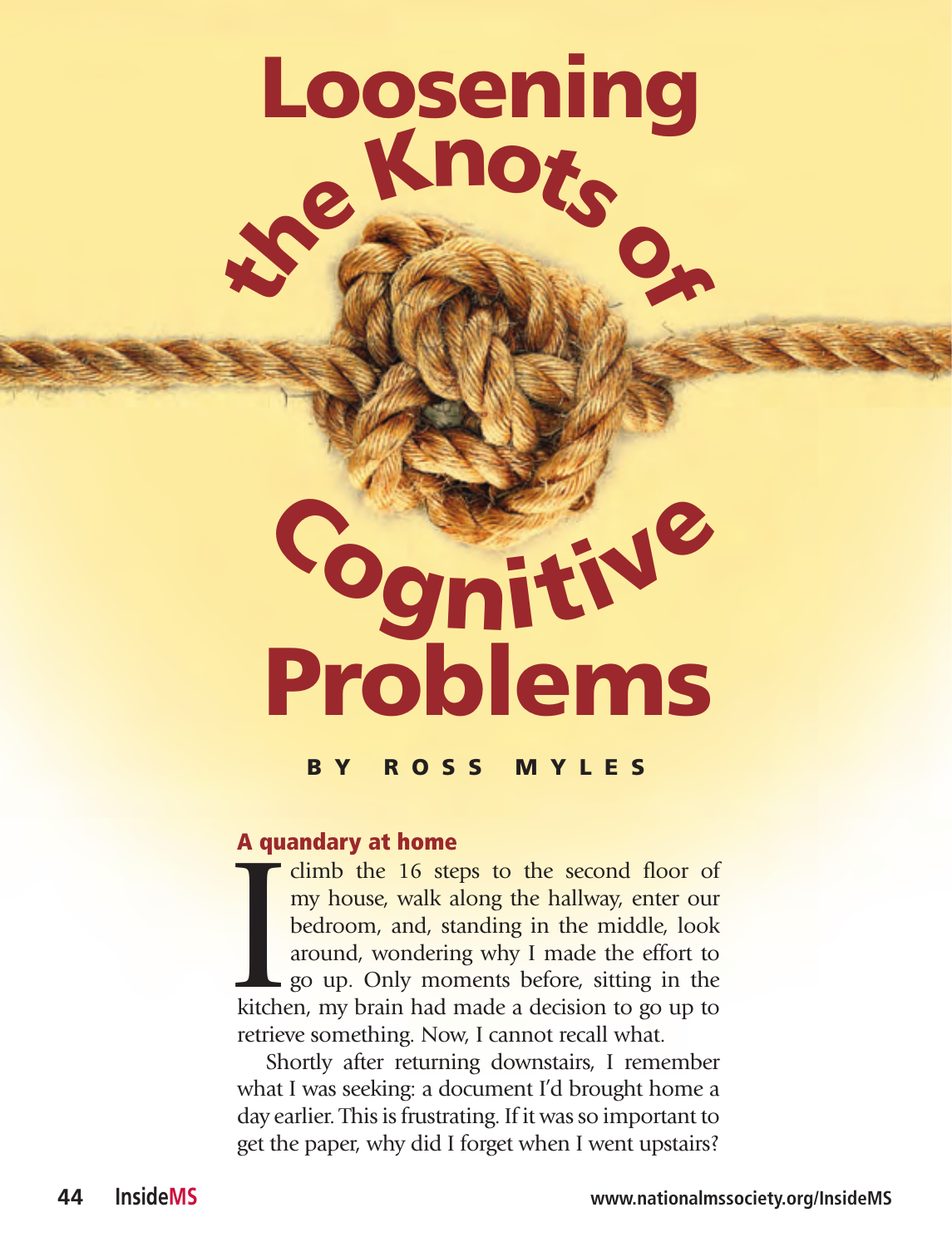Now, a quandary. Do I quickly go back up, with the risk of repeating this up-and-down trip again and again? Good exercise, perhaps, but it does seem to be a bit of wasted time. Alternatively, I could write myself a quick note on a small piece of paper to pull out if necessary. These days, more often than not, I am choosing the latter.

This is happening in completely familiar surroundings, my own home. Although my MS symptoms are mainly numbness in my hands and feet, and I am not impaired physically, I'm wondering whether it would have been better to buy a house with the master bedroom on the first floor.

#### **A nuisance on shopping trips**

This apparent short-term memory loss also occurs—with increasing frequency outside my home. For a long time my supermarket expeditions were quick and focused, and done with no prepared lists. A shopping list seemed to unnecessarily slow down the process. I would go up and down aisles, grabbing items that I instinctively knew we needed. But, in recent years I have needed a more organized approach. I arrive with as full a list as possible, usually grouped by section. It makes for a more efficient outing, and significantly reduces my chances of forgetting something.

Even so, there is often a need to run out in the evening to replenish milk, orange juice, or bread, or to get items for guests soon to arrive. Do I really need to make a written list? After engendering

**Grand Avenue** 

some disappointment from my family when I returned home absent a couple of needed items, I've realized an easily accessible pad and pencil are essential.

And, despite the fable about men never asking for driving directions, I now ask in advance or print them out from the Internet. At a recent family gathering, I insisted on following another car to the bar mitzvah reception rather than assume that I would remember the verbal directions. Purchasing a GPS device for our car is becoming attractive.

Some say with age, long-term memory becomes stronger than short-term. Indeed, the incidents I mentioned are experienced by many people who are not dealing with chronic illnesses. But I'm only 50 years old, and my primary-care doctor says I'm in great health. So, if early Alzheimer's or other illnesses that may affect cognition can be ruled out, can I surmise that my short-term memory loss is definitely associated with my MS? Health-care professionals generally acknowledge that MS can impair cognition, although the impact, as with other MS symptoms, varies widely from person to person.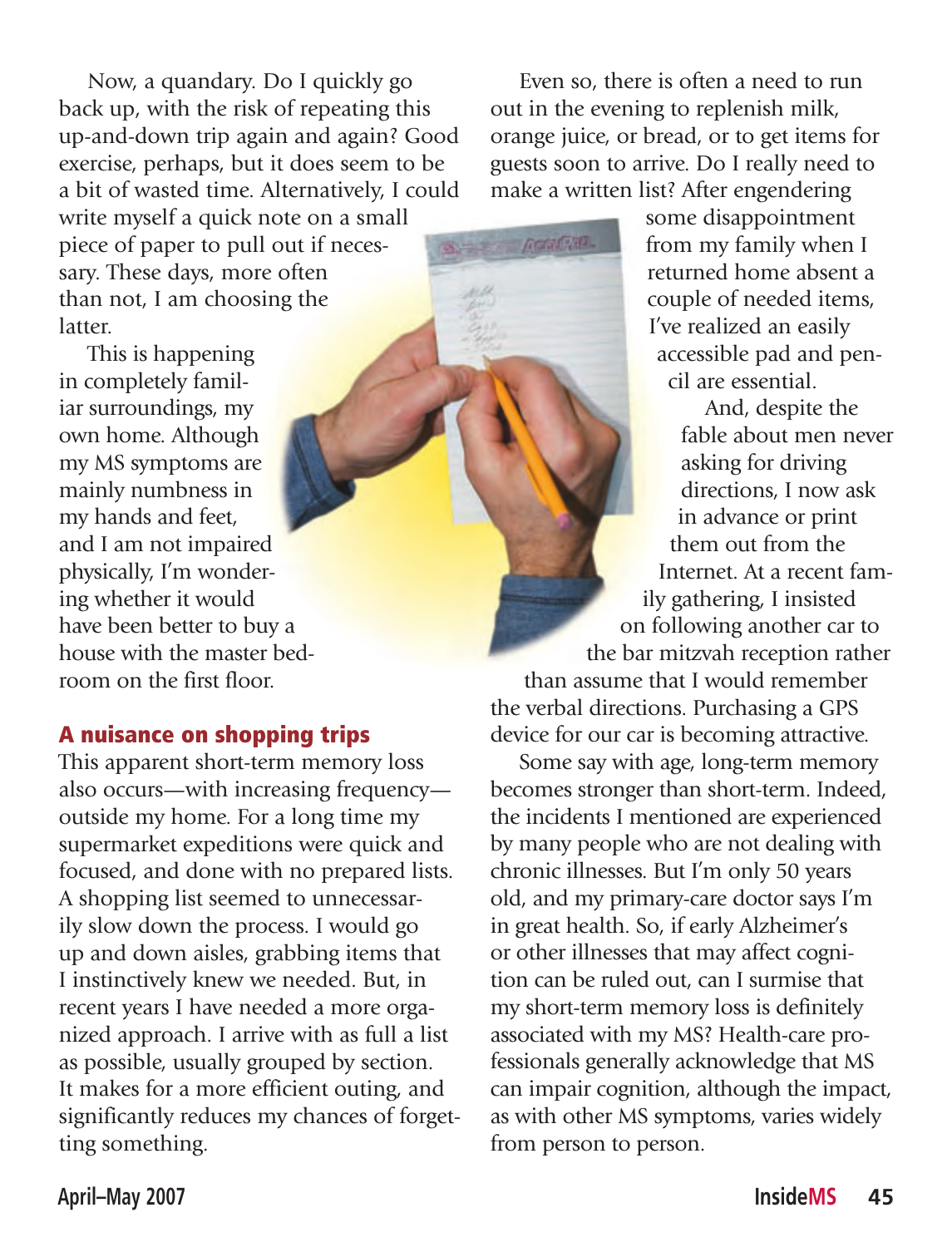#### **A serious challenge on the job**

Forgetting to bring home ice cream

from the mini-mart can be unsettling, but unreliable memory is a more serious matter in the workplace. The constant barrage of e-mail, telephone and face-to-face encounters tests everyone's ability to organize, remember, respond, and produce.

I cannot take for granted, as I did before my MS, that I can easily retain basic requests and deal

with them later. Now, after completing a phone conversation in which I agree to do something, I immediately make a detailed note to myself.

There was a time when note-taking in meetings seemed to be superfluous, especially when I'm among others of similar age or slightly older. Some have enviable capacities to retain incredible amounts of information and rarely take notes. It could be embarrassing at work if my information retention weakness became apparent. Instant recording is essential—and, happily, it has made work more productive.

The frustration of forgetfulness that accompanies short-term memory loss does affect lifestyles. Most important is developing strategies to ensure that tasks continue to be handled effectively and efficiently. Fortunately, technology provides solutions better than plastering Post-it notes all over one's desk and computer.

#### **Tools for the forgetfulness factor**

The BlackBerry, an essential tool for my work, has become crucial for dealing preventatively with short-term memory loss. Sending myself thoughts and reminders via e-mail, or leaving myself voice-mail messages, is also useful. Many

others not dealing with MS are using similar techniques in our increasingly complicated world. At times we all may feel besieged by information overload.

Research has indicated that competing messages and multiple stimuli coming at those of us with MS can add to the burden. Accepting that one can adjust and

> that no MS-related condition is overwhelming, and using the available technological tools to manage personal and professional affairs, makes it easier to forget the forgetfulness factor. ■

> > Ross Myles (a pseudonym) is a public relations executive in New York. Although his employer knows he has MS, he is careful about what he says in public.